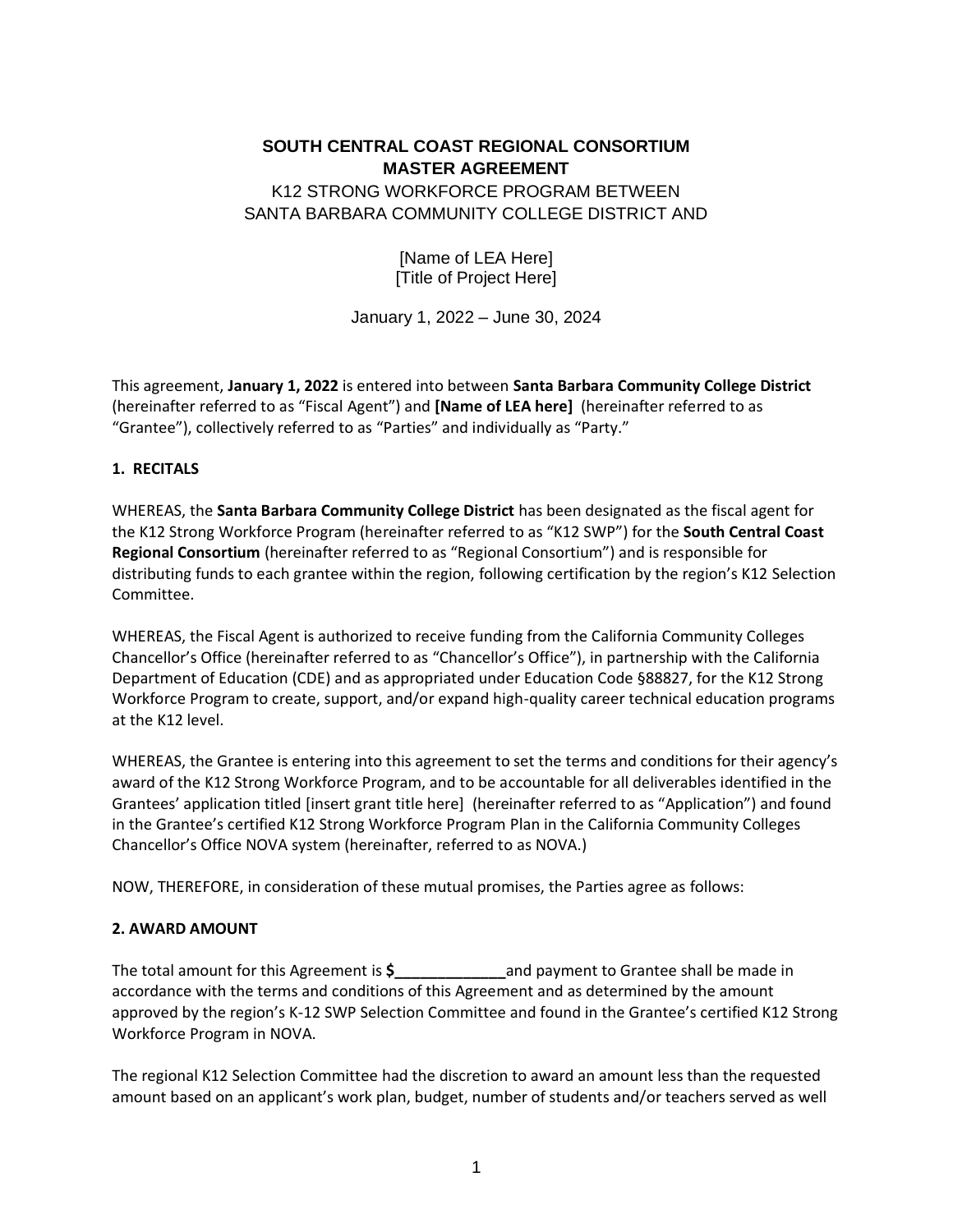as based on the committee's responsibility to ensure a portfolio of awards that best meets the needs of the region's economy and the intention of the legislation (Exhibit A: K12 Strong Workforce Program Request for Application, p. 9). Through the competitive grant process, applicants awarded a K12 SWP grant in one year are not guaranteed funding in a subsequent round of funding (Exhibit A: RFA p. 9).

Grantee certifies to the K–12 Selection Committee that grant funds received and the matching funds contributed by each local educational agency shall be used solely for the purpose of supporting the program or programs for which the grant is awarded.

Grantee certifies to the K-12 Selection Committee that per Education Code, Section 88830, the Chancellor's Office will verify that required course data files to Cal-PASS Plus have been submitted (Exhibit A: RFA p. 11).

Awarded K12 SWP LEA Leads must:

- Agree to the Statements of Assurance (in NOVA),
- Ensure the Lead LEA and all K-12 Partner Agencies have an MOU with Cal-PASS Plus,
- Ensure all required Progress and Fiscal and Cal-PASS Plus reports are submitted on behalf of all K-12 Partner Agencies (sub-grantees), and
- Share K-12 SWP relevant communications and information with all partners

Any K12 SWP LEA not in compliance may be ineligible for future K12 SWP funding (Exhibit A – RFA p.22).

### **3. PERIOD OF PERFORMANCE**

The period of performance for this Agreement shall commence on January 1, 2022 and shall expire on June 30, 2024, unless terminated earlier in accordance with the termination/cancellation provisions of this Agreement.

The Grantee shall complete the tasks described in the Grantee's certified plan in NOVA and funds shall be expended in compliance with the requirements for the funding source and Grant Agreement with the Regional Consortium (Exhibit A: RFA p. ).

### **4. MODIFICATIONS**

Grantee may request modifications to the work to be performed. All such requests must be submitted in writing via email to the Regional Consortium prior to the modification being made. The Regional Consortium may require that a Grant Amendment be processed, if the Regional Consortium determines that a change would materially affect the project outcomes or the terms of this Agreement and the terms included in Exhibit A: K12 Strong Workforce Program RFA - Appendix B: Program-Specific Legal Terms and Conditions, p. 36.

Grantee may make changes to any budget category amounts up to 10% of the total award amount per line item without the approval of the Regional Consortium so long as budget categories are not added or deleted, the total dollar amount of the Agreement is not affected, and the outcomes of the Agreement will not be materially affected. Grantee may add or delete budget categories subject to the prior approval of the Regional Consortia (see Exhibit A: K12 Strong Workforce Program RFA - Appendix B: Program-Specific Legal Terms and Conditions, p.36).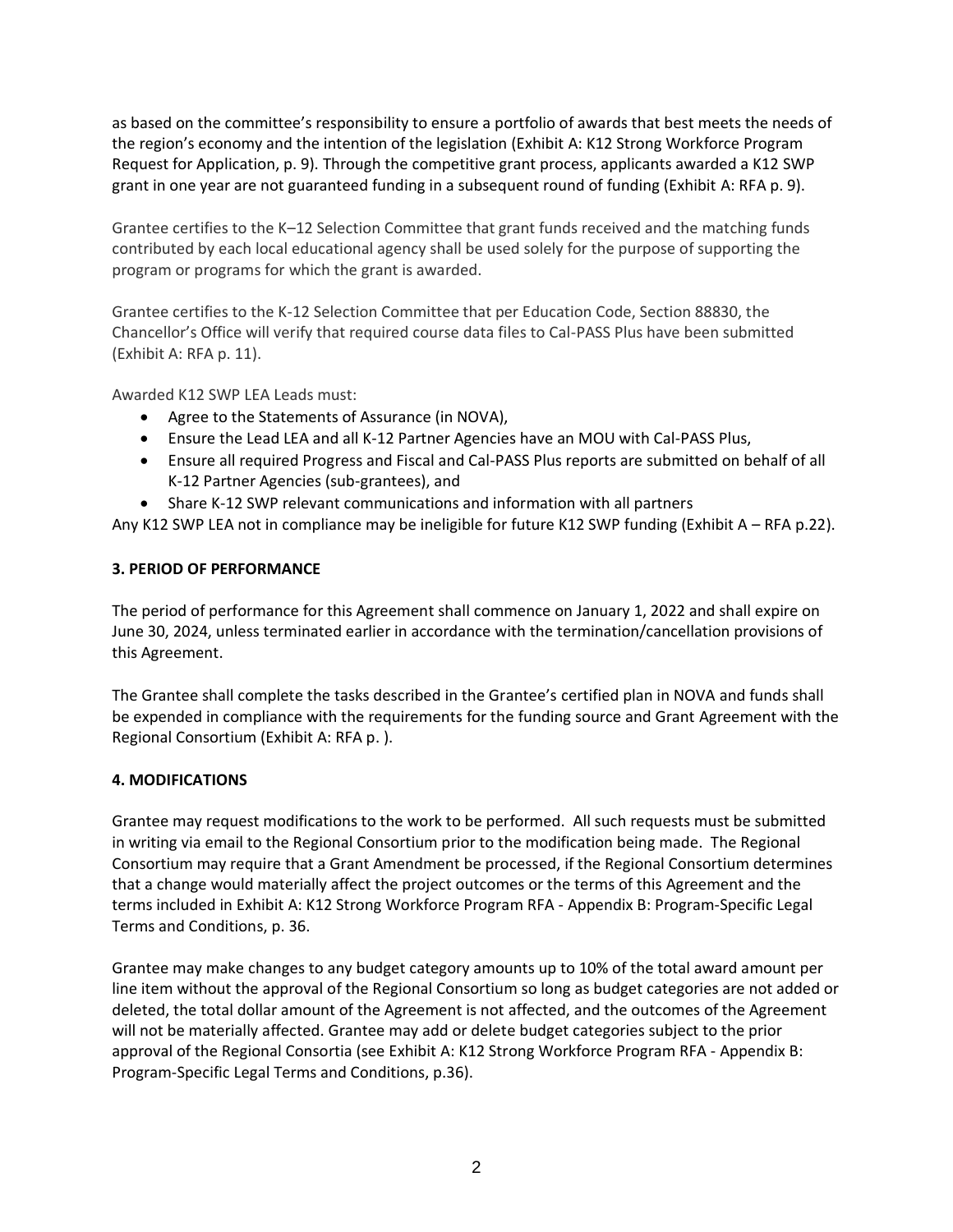Amendments are required for budget changes when there are changes in the total dollar amount of the Agreement and/or the outcome of the Agreement is materially affected. The process for requesting and approving amendments is determined by the Regional Consortium. Budget changes or amendments are subject to applicable program limitations and require approval of the Regional Consortium. No extensions to the performance period will be granted (see Exhibit A: K12 Strong Workforce Program RFA - Appendix B: Program-Specific Legal Terms and Conditions, p. 39).

Grantees are required to fully expend their grants by the end of the expenditure period. If a grantee projects that they will be unable to do so, they should contact the Regional Consortium and arrange to have their grant reduced to a level which the grantee is confident can be fully spent within the expenditure period. If a Regional Consortium has reason to question whether a grantee can fully expend their grant within the expenditure period, it may request that the grantee provide evidence that it will be able to do so. When grant funds are unexpended, the unspent funds will go to the next round of K12 SWP funding for the region in which it was awarded (RFA p.37).

The **South Central Coast Regional Consortium** process for requesting and approving changes to grant budget categories and/or amounts as well as grant amendments are included here as Exhibit B: SCCRC Request to Modify Budget.

## **ASSURANCES, CERTIFICATES, TERMS, AND CONDITIONS**

Assurances, certifications, terms, and conditions are requirements of applicants and grantees as a condition of receiving funds. The certified K12 SWP application is a commitment to comply with the assurances, certifications, and terms and conditions associated with the grant as described in the K12 SWP Request for Applications and K12 SWP legislation (Education Code, Sections 88820-88833).

As a condition of receiving funds, funded applicants shall do the following:

- Enter into a grant agreement with the applicable Strong Workforce Program Regional Consortium that may include terms and conditions provided by the Chancellor's Office and the Regional Consortium.
- Certify that all identified partners are aware of this grant application and agree to its submission.
- Be responsible for the performance of any services provided through funds awarded under this grant by partners, consultants, or other organizations.
- Certify to the K12 Selection Committee that grant funds received and the matching funds contributed by each local educational agency shall be used solely for the purpose of supporting the program or programs for which the grant was awarded.
- Make expenditure data on career technical education programs available for purposes of determining if the grant recipients have met the matching funds requirements specified in subdivision (c) of Section 88828, and for monitoring the use of funds provided pursuant to Section 88827.
- Every year, the awarded grantees (Lead LEAs and K14 Partners) must provide student-level data necessary to evaluate K12 SWP as required by Legislation and submit required end-of-year data files (RFA, p. 37).

### **5. INVOICING AND PAYMENT**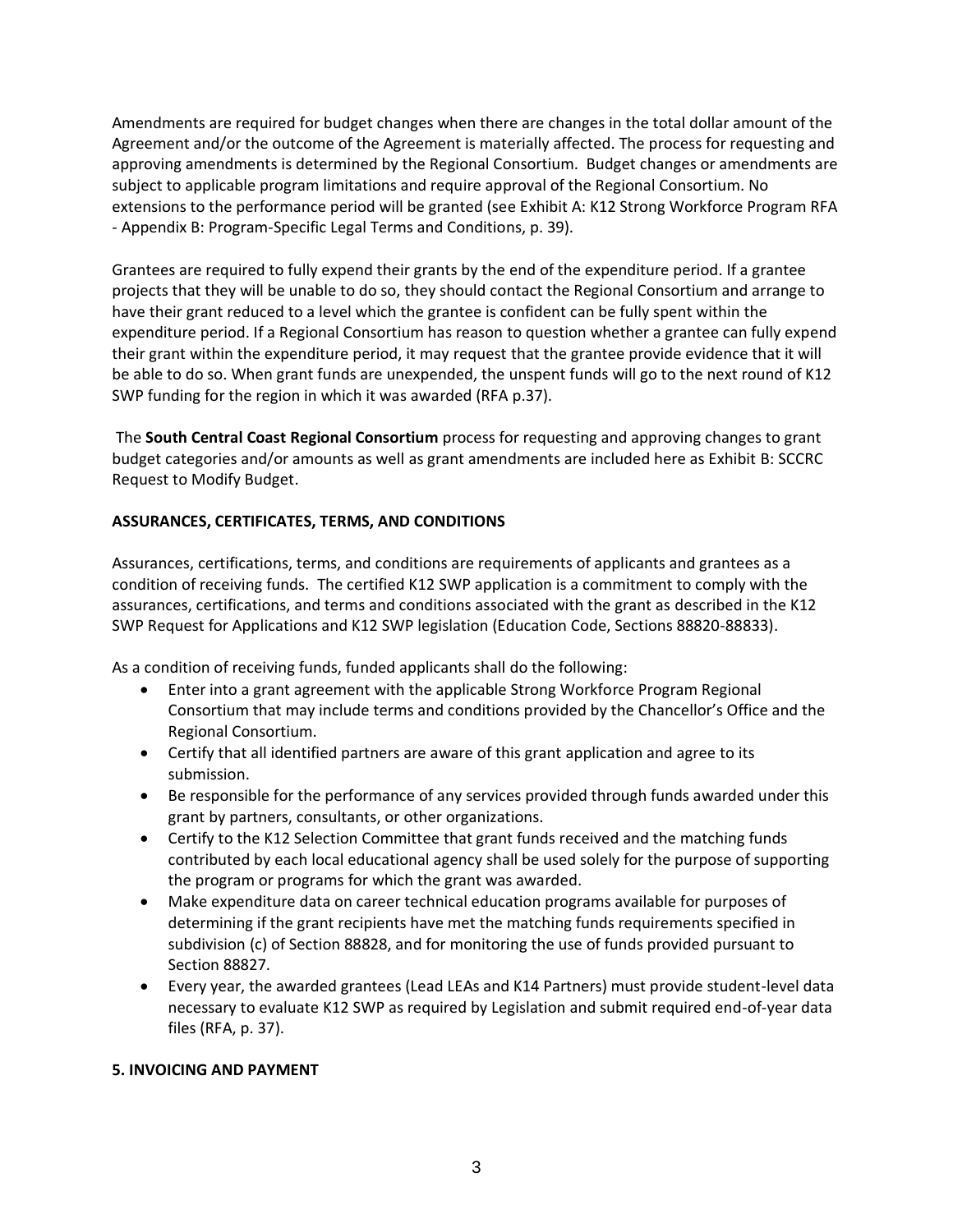Advance payment of 70% of the total amount of this Agreement will be paid, upon receipt of an invoice, after the Agreement is fully executed. A detailed invoice shall be submitted on a form provided by the Fiscal Agent.

Grantee may request progress payment(s) up to 20% of the total amount of this Grant Agreement upon submission of an invoice and accompanying documentation as required by the Regional Consortium and completion of all reports due at the time the invoice is submitted. Payment of the final 10% will be made upon receipt of an invoice and accompanying documentation as required by the Regional Consortium, and review and approval by the Regional Consortium of expenditure/progress reports and the final report (Exhibit A: RFA p.38).

The Grantee is obligated to provide proportional dollar match according to the terms set forth in Exhibit A: K12 Strong Workforce Program RFA, p. 13-14, and as indicated in the Grantee's certified K12 Strong Workforce Program Plan in NOVA. Documentation of required match will be provided to the Fiscal Agent on the year-to-date expenditure and progress reporting schedule set forth in Exhibit A: K12 Strong Workforce Program RFA - Appendix A: Grantee Requirements and Guidelines, p. 36-37.

## **6. REPORTING**

Report data can be used by policymakers, LEAs, community college districts, and their regional partners to support and evaluate the program, including, to the extent possible, demographic data used to evaluate progress in closing equity gaps in program access and completion, and earnings of underserved demographic groups.

As a K12 SWP grant recipient, LEAs may need to collect extra data elements in addition to those required by California Department of Education (CDE). The K12 SWP grant recipients (both Lead and K12 Partner Agencies) must submit the required end-of-the-year files to CDE by November 1, immediately following the fiscal year for which data are being reported (Exhibit A: RFA p.34).

Grant recipients must also notify their region's K14 Technical Assistance Provider that data has been reported by the due date. The Regional Consortium may end contracts and grants from grantees that do not provide the required outcomes-based data. In addition, to ensure that the K12 SWP legislative reporting requirements are met, all grant recipients, both Lead and partnering LEAs, are required to upload end-of-year data files, as applicable and required by K12 SWP.

To ensure that the K12 SWP legislative reporting requirements are met, all grant recipients, both Lead and K12 Partner Agencies, are **required** to do the following:

- Ensure an active MOU is on file with Cal-PASS Plus throughout the life of the awarded grant, and
- Submit and /or ensure all required Progress and Fiscal and Cal-PASS Plus reports are submitted on behalf of all K12 Partner Agencies (RFA, p 34).

To ensure the successful implementation of the K12 SWP, grant recipients are required to submit:

- five (5) Progress and Expenditure Reports via the NOVA Reporting System,
- three (3) Annual Course Data Reports via Cal-PASS Plus, and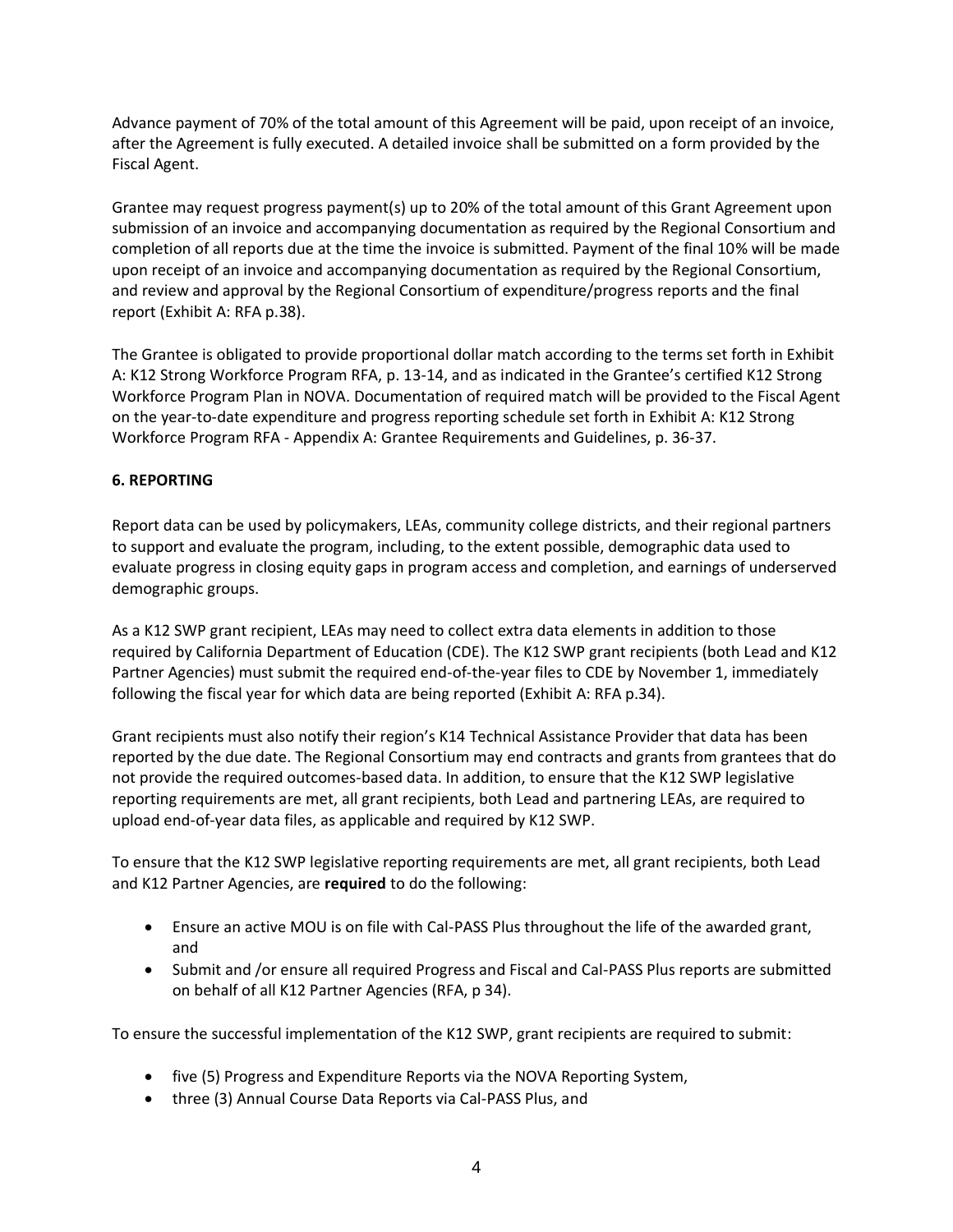• one (1) Final Report K12 Expenditure Report and Outcomes via the NOVA Reporting System.

The required reports demonstrate that grant recipients have met the dollar-for-dollar match requirement (specified in Education Code, Section 88828) and are providing program deliverables using the K12 SWP funds pursuant to Education Code, Section 88827. It is the responsibility of the lead LEA to ensure that all K12 Partner Agencies on the project submit mid-year progress and expenditure reports either on their own or to the Lead LEA to submit on their behalf. Failure to submit required reports or evidence that deliverables have been met could result in the loss and/or remittance of all awarded funds (RFA, p. 35).

Reports are to be submitted by the due dates indicated in Table 9 of the RFA (p.35). Extensions of reporting deadlines may be made with the approval of the Regional Consortium.

K12 SWP funding is project-based with project submissions and reporting expenditures in NOVA. The Grantee agrees to adhere to the fiscal reporting frequency as identified in Exhibit A: K12 Strong Workforce Program RFA. Grantee will be provided 30-day notice of report due dates and any changes to the reporting schedule. Periodic fiscal and narrative progress reports of project progress may be requested by the Fiscal Agent at any time.

Grantee shall prepare and submit outcomes data as required by the legislation §88828 (d) (8). As per the legislation, failure to provide this data may result in termination of the grant.

## **7. SUBGRANTING AND SUBCONTRACTING**

The Grantee is to be fully responsible to the Fiscal Agent for the acts and omissions of its subgrantees, subcontractors, and of persons either directly or indirectly employed by them, as it is for the acts and omissions of persons directly employed by the Grantee. Grantee's obligation to pay its subgrantees and subcontractors is independent from the obligation of the Fiscal Agent to make payment to the Grantee. As a result, the Fiscal Agent shall have no obligation to pay or enforce the payment of any moneys to a sub-grantee or subcontractor.

The Grantee shall immediately notify the Fiscal Agent to obtain all approvals for changes or additions to subgrantees not specifically named in the grant Application.

### **8. RECORDS AND AUDITS**

- A. Parties must maintain records regarding use of program funds, and progress made towards objectives and/or performance under the applicable K12 Strong Workforce Program Application.
- B. Parties agree that the Fiscal Agent, the Chancellor's Office, the Bureau of State Audits, and any other appropriate state or federal oversight agency, or their designated representative(s), shall have the right to review and to copy any records and supporting documentation pertaining to the performance of this Agreement. Grantee agrees to maintain such records for possible audit for a minimum of three (3) years after the final payment or until any audit findings have been resolved, unless a longer period of records retention is stipulated. Grantee agrees to allow the auditor(s) access to such records during normal business hours and to allow interviews of any employees who might reasonably have information related to such records. Further, Grantee agrees to include a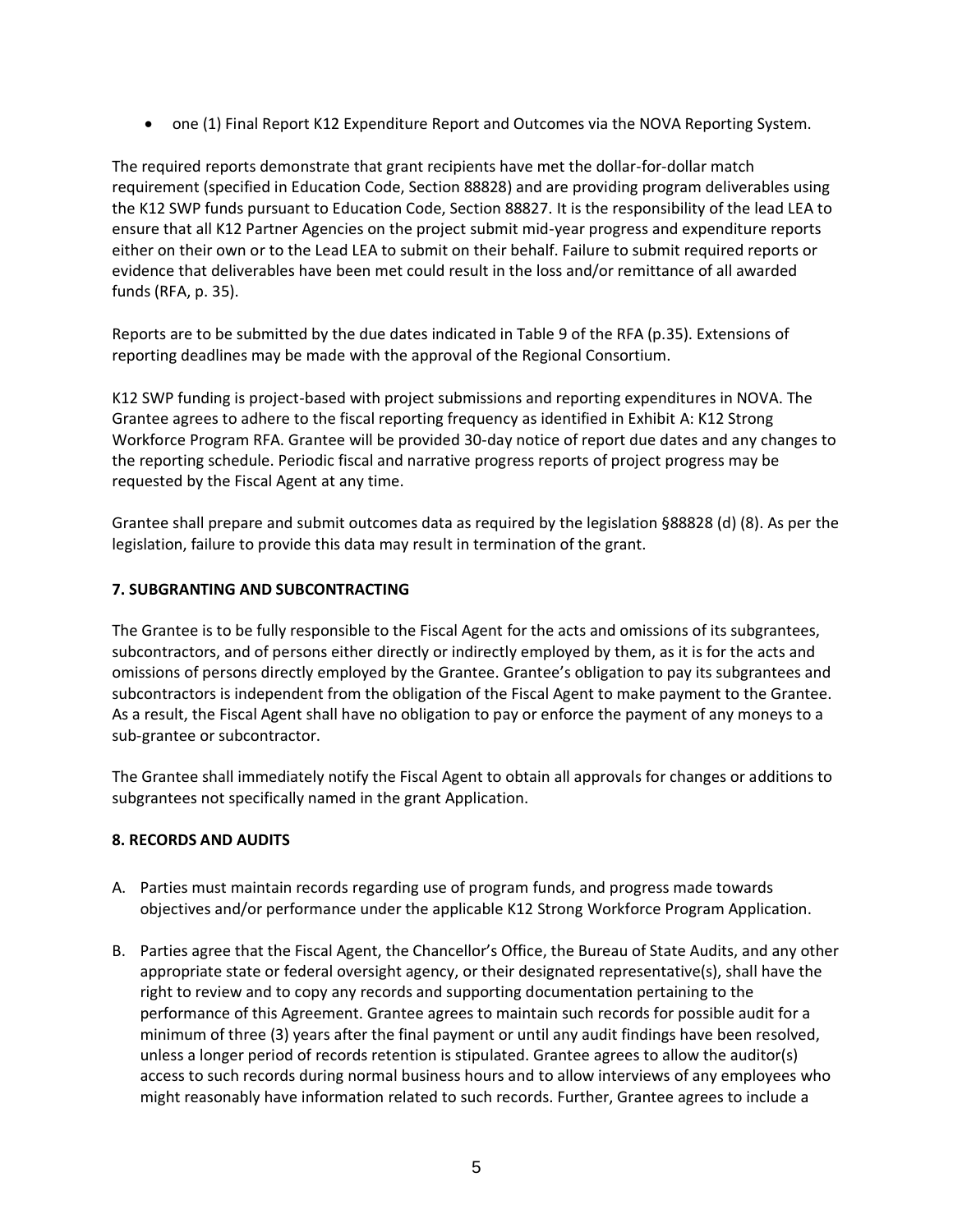similar right of the Fiscal Agent, the Chancellor's Office, the Bureau of State Audits, any other appropriate state or federal oversight agency, or their designated representative(s) to audit records and interview staff in any subcontract related to performance of this Agreement.

### **9. NOTICES/CONTACTS**

All notices required or permitted under this Agreement shall be in writing and delivered via email. A Party to this Agreement may also give notice to the other Party by sending an email and receiving explicit acknowledgement of its receipt from the other party. Such notice shall be effective when received, as indicated by a return email acknowledging receipt. Each Party has the responsibility of keeping notice contact information accurate and current.

## **For Fiscal Agent:**

Name of CCD: Santa Barbara Community College District Address: 721 Cliff Drive City, State, Zip: Santa Barbara, CA 93109

*For project/program related matters:* Attention Name: Title: E-mail: Telephone:

*For fiscal related matters:* Attention Name: Luann Swanberg Title: Grant and Fiscal Agent Director E-mail: lrswanberg@pipeline.sbcc.edu Telephone: 805.479.7670

### **For Grantee:**

| Name of LEA:      |
|-------------------|
| Address:          |
| City, State, Zip: |

| For project/program related matters: |
|--------------------------------------|
| <b>Attention Name:</b>               |
| Title:                               |
| E-mail:                              |
| Telephone:                           |

*For fiscal related matters:*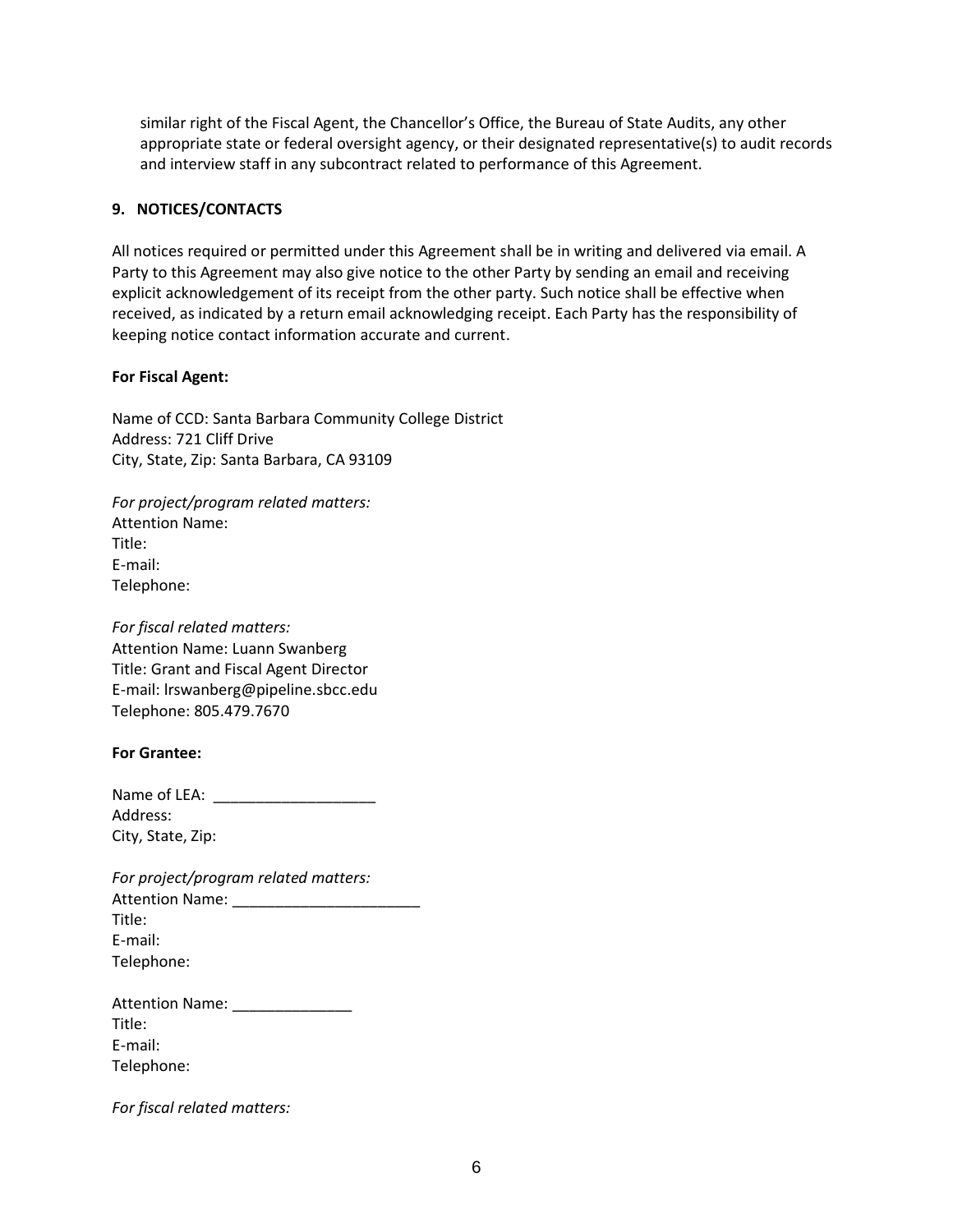*Name and Title of the individual who is authorized to sign the Agreement on behalf of the District.* 

| <b>Attention Name:</b>                                                                            |  |
|---------------------------------------------------------------------------------------------------|--|
| Title:                                                                                            |  |
| Each Party agrees to notify the other, in writing, within 30 days of changes to project contacts. |  |

### **10. TERMINATION**

- A. Without Cause. A Party may suspend or terminate this Agreement upon thirty (30) days advance written notice to the other Party or Parties prior to the requested termination date. Termination of this Agreement, however, will not invalidate commitments or obligations entered into prior to the date of termination that cannot be cancelled.
- B. With Cause. Each Party may terminate this Agreement upon any other Party's material breach of any provisions of this Agreement. A Party intending to terminate this Agreement pursuant to this subsection shall provide the breaching Party with written notice at least 30 days ("Cure Period") before the effective termination date. Such notice by the non-breaching Party shall specify the provision of this Agreement that was breached by the breaching Party, the acts or omissions of the breaching Party that constitute a material breach of this Agreement, and the corrective action and/or remedy requested from the breaching Party, and provide the breaching Party with an opportunity to cure the material breach within the Cure Period unless the non-breaching party shall agree in writing to an extension of the Cure Period before the expiration of the Cure Period. Upon expiration of the Cure Period, and if the breaching party has not cured the breach and provided written notice of such cure to the non-breaching Party, this Agreement shall terminate effective the day immediately following the expiration of the Cure Period without any further notice by the Parties.

## **11. DISPUTES**

All claims, disputes, and other matters in question between the Parties arising out of or relating to this Agreement or the breach thereof shall be addressed in the following manner. The Parties shall enter into good faith negotiations to reach an equitable settlement. Except as otherwise provided in this Agreement, any dispute concerning any question arising under this Agreement shall be decided by the Fiscal Agent and/or the Chancellor's Office. In such a case, the decision shall be reduced to writing and a copy thereof shall be mailed or otherwise furnished to the Grantee. The decision shall be final and conclusive unless within thirty (30) calendar days from the mailing or delivery of such copy, the Fiscal Agent receives from Grantee a written request to appeal said decision. Pending final decision of the appeal, Grantee shall act in accordance with the written decision of the Fiscal Agent or the Chancellor's Office, whichever is the final arbiter of the dispute. The handling of non-criminal complaints, including discrimination complaints, and complaints and reports of criminal fraud, waste and abuse shall be as prescribed by the State of California, and/or the Prime Sponsor, whichever is applicable, in accordance with applicable provisions of the Code of Federal Regulations.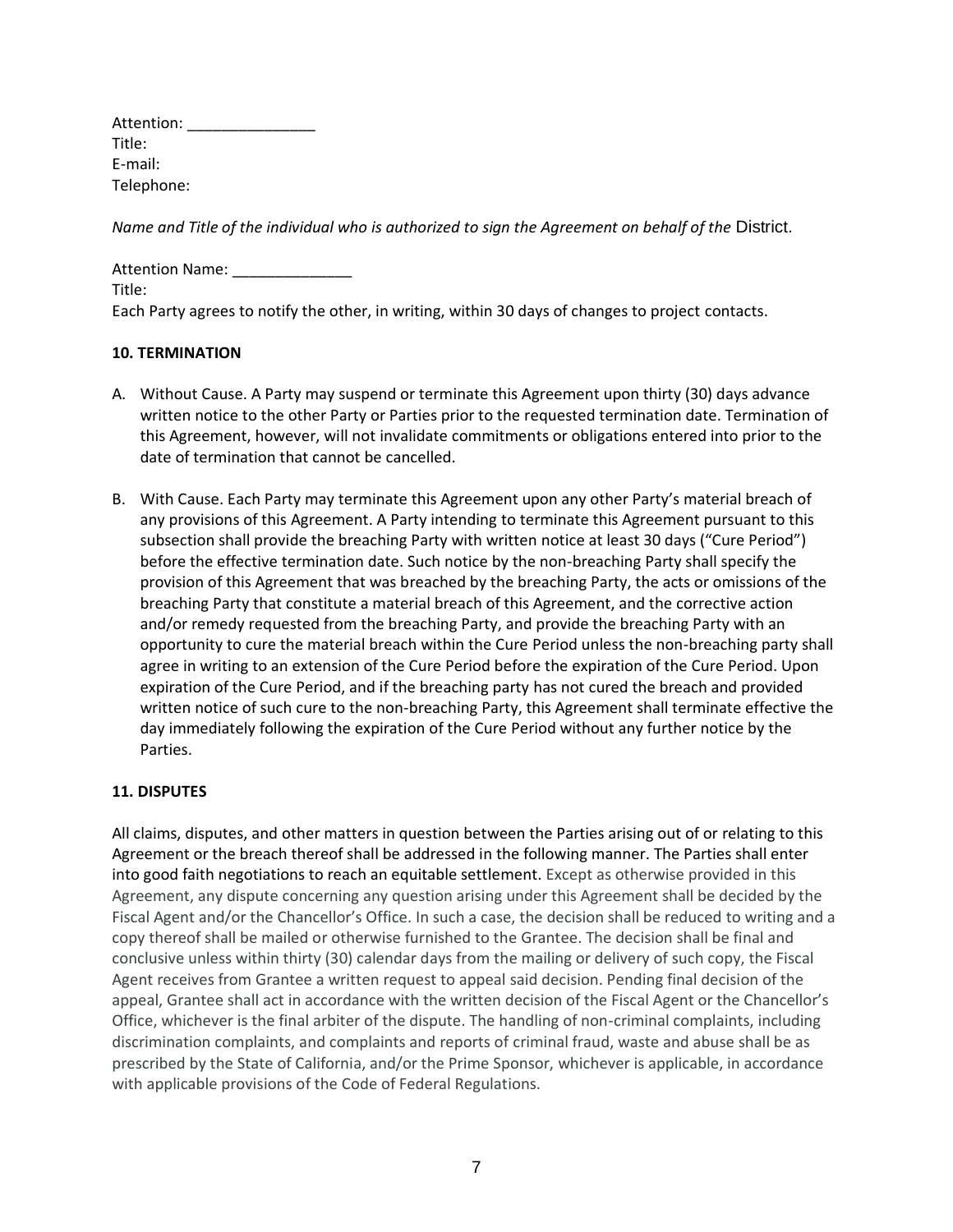Notwithstanding the fact that a dispute, controversy or question shall have arisen in the interpretation of any provision of this Agreement, the performance of any work, the delivery of any material, the payment of any moneys to the Grantee, or otherwise, Grantee agrees that it will not directly or indirectly stop or delay the work directed by Fiscal Agent, or any party thereof, or stop or delay the delivery of any material or services required to be furnished hereunder, pending the determination of such dispute or controversy, regardless of whether such dispute, controversy, or question is or may be subject to litigation or other form of dispute resolution.

## **12. INDEMNIFICATION**

Each Party to this Agreement agrees to defend, indemnify, and hold harmless the other Parties, their officers, agents, employees and volunteers, from and against all loss, cost, and expense arising out of any liability or claim of liability, sustained or claimed to have been sustained, arising out of activities, or its performance or nonperformance of obligations under this Agreement, of the indemnifying authority, or those of any of its officers, agents, employees, or volunteers. The provisions of this Article do not apply to any damage or losses caused solely by the negligence or willful misconduct of the Parties seeking indemnification or any of its agents or employees.

## **13. INSURANCE**

Acceptance of this Agreement constitutes that Grantee is not covered under Fiscal Agent's general liability insurance and that Grantee agrees, during the term of this Agreement, to maintain, at the Grantee's sole expense, all necessary insurance for its officers, agents, and employees, including but not limited to worker's compensation (if required by law), liability, disability, and unemployment insurance. Certificates of insurance shall be provided to Fiscal Agent. Specifically, during the term of this agreement, Grantee shall maintain in full force and effect the kinds of insurance, containing the limits of liability set forth below:

- A. Workers' Compensation: Grantee shall comply with the workers' compensation law of the state wherein the services are to be rendered. Such policy shall provide coverage for all persons engaged in the activities described in this Agreement under the employ, supervision or control of the Grantee.
- B. General Liability: The policy shall contain a combined single limit of liability of not less than \$1,000,000.
- C. Automobile Liability: If automotive vehicles are operated by Grantee in Grantee's performance of Grantee's obligations under this agreement, Grantee shall maintain an automobile liability policy which shall include coverage on all owned, non-owned and hired vehicles and shall have a minimum limit of liability of not less than \$1,000,000 per occurrence.

Coverage shall be placed with an insurer having a Best's Key Rating of "A-" or better. Grantee shall furnish Fiscal Agent with Certificates of Insurance evidencing such coverage. Such Certificate shall name Fiscal Agent as additional insureds, and provide that it can be cancelled only with thirty (30) days prior written notice to Fiscal Agent. If any of the foregoing coverages expire, change, or are canceled, Grantee shall notify Fiscal Agent within thirty (30) days prior to the effective date of such expiration, change or cancellation.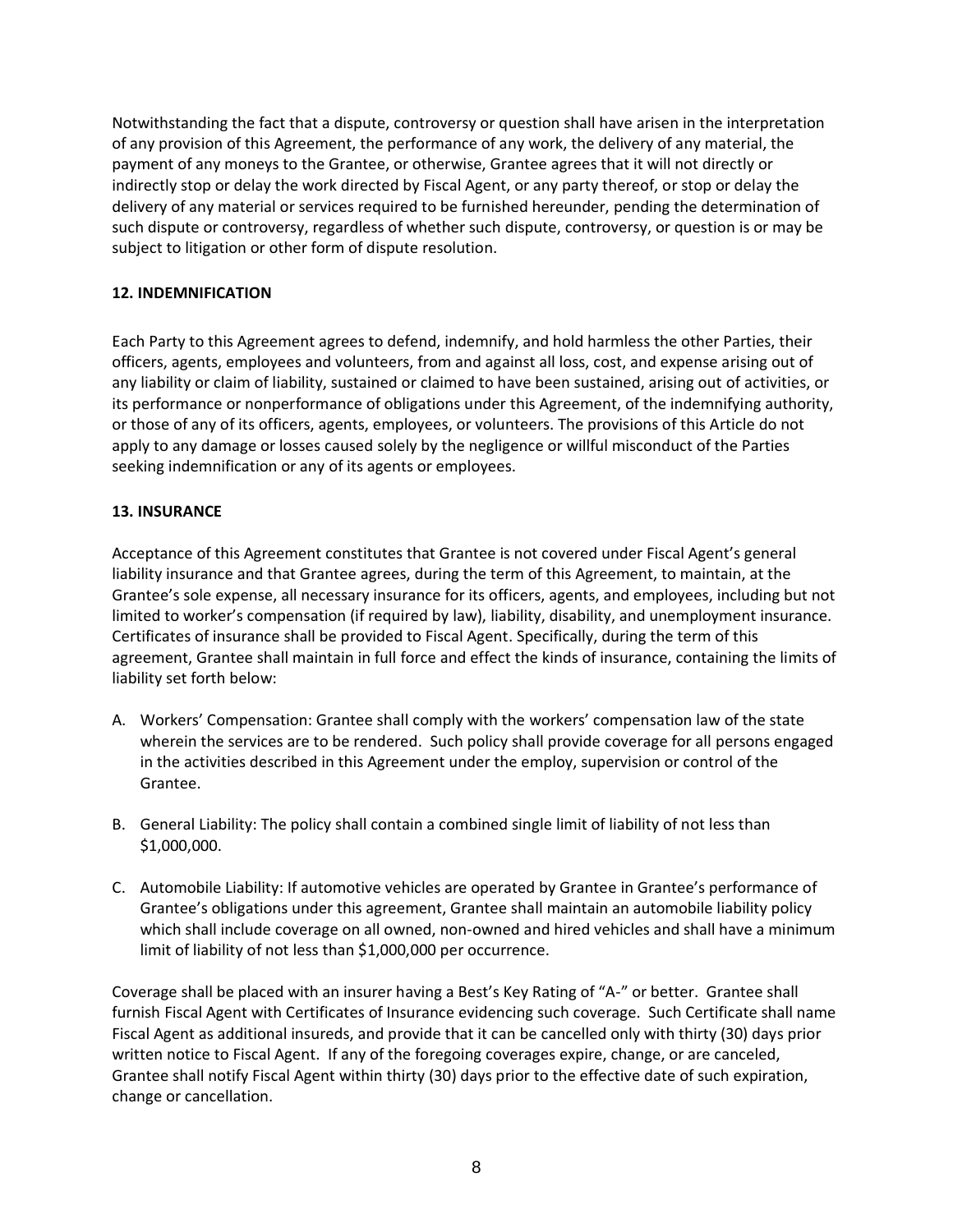The following sentence shall be included in the additional insured endorsements:

*"Santa Barbara Community College District, its Governing Board, as individuals and as an entity, its officers, directors, employees, and volunteers, are hereby named as additional insured, with respect to all work performed by or on behalf of the named insured under its contract with the Certificate Holder."*

## **14. INDEPENDENT CONTRACTORS**

For the purpose of this Agreement and all work and services specified herein, the parties shall be, and shall be deemed to be, independent contractors and not agents or employees of the other party.

Grantee, in the performance of this Agreement, shall be and act as an independent contractor and not as an employee of the Fiscal Agent. The Grantee understands and agrees that it and all of its employees shall not be considered officers, employees or agents of the Fiscal Agent, and are not entitled to benefits of any kind or nature normally provided to employees of the Fiscal Agent and/or to which Fiscal Agent's employees are normally entitled, including, but not limited to, State Unemployment Compensation or Workers' Compensation. The Grantee assumes full responsibility for its acts and/or liabilities including those of its employees or agents as they relate to the services provided under this Agreement. The Grantee shall assume full responsibility for withholding and payment of all: Federal, State, Local and applicable income taxes; workers' compensation; contributions, including but not limited to, unemployment insurance and social security with respect to the Grantee's employees. The Fiscal Agent will not withhold taxes, unemployment insurance or social security for the Grantee's employees or independent subcontractors. The Grantee agrees to indemnify and hold the Fiscal Agent harmless from and against any and all liability arising from any failure of the Grantee to withhold or pay any applicable tax, unemployment insurance or social security when due.

## **15. ASSURANCES**

By signing this Agreement the Parties certify they will comply with the terms and conditions outlined in the Strong Workforce Program established by Education Code §§88827-88833, and with the guidance documents provided by the California Community College Chancellor's Office, Exhibit B: K12 Strong Workforce Program RFA, and other guidance published by the California Community College Chancellor's Office, currently posted on Strong Workforce Program website: [https://www.cccco.edu/About-Us/Chancellors-Office/Divisions/Workforce-and-Economic-](https://www.cccco.edu/About-Us/Chancellors-Office/Divisions/Workforce-and-Economic-Development/K12-Strong-Workforce)[Development/K12-Strong-Workforce](https://www.cccco.edu/About-Us/Chancellors-Office/Divisions/Workforce-and-Economic-Development/K12-Strong-Workforce)

By signing this Agreement, the Grantee certifies that it complies with state and federal requirements for Standards of Conduct, Workers' Compensation Insurance, Participation in Grant-Funded Activities, Non-Discrimination, Accessibility for Persons with Disabilities, Drug-Free Workplace Certification, Intellectual Property, and Debarment and Suspension, and will adhere to these legal standards and requirements in the performance of work related to this Agreement.

## **16. FEDERAL, STATE, AND LOCAL TAXES**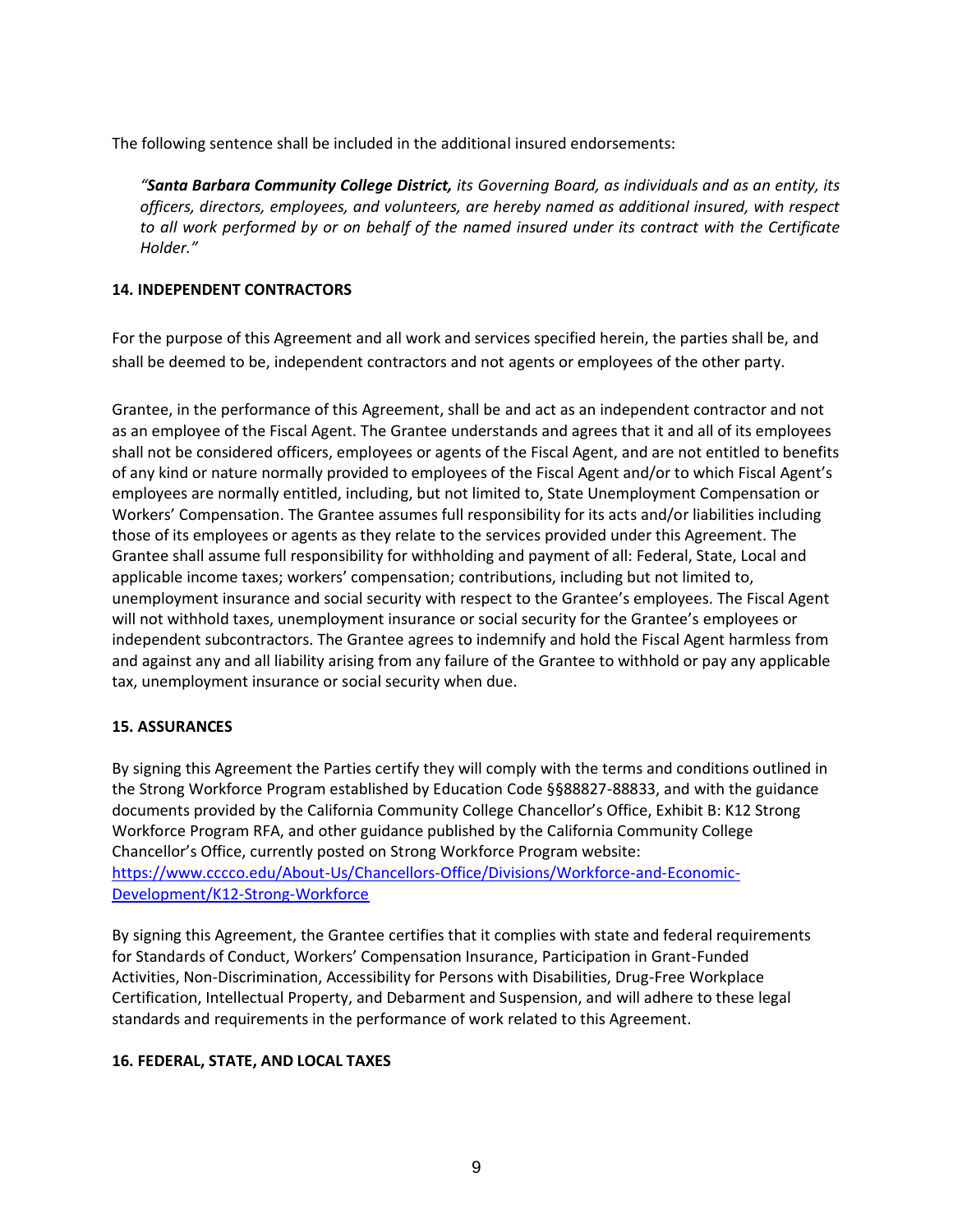Except as may be otherwise provided in this Agreement, the Grantee's award amount includes all applicable Federal, State, and local taxes and duties, and therefore, Grantee shall be responsible for paying all such costs.

## **17. EQUAL OPPORTUNITY/NON-DISCRIMINATION**

- A. During the performance of this Agreement, Grantee shall not unlawfully discriminate, harass or allow harassment, against any employee or applicant for employment because of sex, race, color, ancestry, religion, creed, national origin, physical disability (including HIV and AIDS), mental disability, medical condition (cancer and genetic characteristics), age (over 40), marital status, denial of family care leave, sexual orientation, gender, gender expression, political affiliation, position in a labor dispute, or any characteristic listed or defined in §11135 of the Government Code or any characteristic that is contained in the prohibition of hate crimes set forth in subdivision (1) of §422.6 of the California Penal Code, or any other status protected by law is strictly prohibited. Grantee shall ensure that the evaluation and treatment of their employees and applicants for employment are free from such discrimination and harassment.
- B. Grantee shall comply with the provisions of the Fair Employment and Housing Act (Gov. Code, §§12900 et seq.) and the applicable regulations promulgated thereunder (Cal. Code Regs., tit. 2, §§7285 et seq.). The applicable regulations of the Fair Employment and Housing Commission implementing Government Code §12990 (a-f), set forth in chapter 5 of division 4 of title 2 of the California Code of Regulations are incorporated into this Agreement by reference and made a part hereof as if set forth in full.
- C. Grantee shall also comply with the provisions of Government Code §§11135- 11139.8, and the regulations promulgated thereunder by the Board of Governors of the California Community Colleges (Cal. Code of Regulations, title 5, §§59300 et seq.)

## **18. UNENFORCEABLE PROVISION**

In the event that any provision of this Agreement is unenforceable or held to be unenforceable, then the parties agree that all other provisions of this Agreement remain in full force and effect and shall not be affected thereby.

## **19. WAIVER**

Any waiver by Fiscal Agent of any breach of any one or more of the terms of this Agreement shall not be construed to be a waiver of any subsequent or other breach of the same or of any other term. Failure on the part of the Fiscal Agent to require full, exact, and complete compliance with any terms of this Agreement shall not be construed as in any manner changing the terms of this Agreement, or stopping the Fiscal Agent from enforcing the terms of this Agreement.

## **20. COMPLIANCE WITH APPLICABLE LAWS**

It is understood and agreed that this Agreement shall be governed by the laws of the State of California both as to the interpretation and performance; venue of any action brought with regard to this Agreement shall be in **Santa Barbara County**, state of California.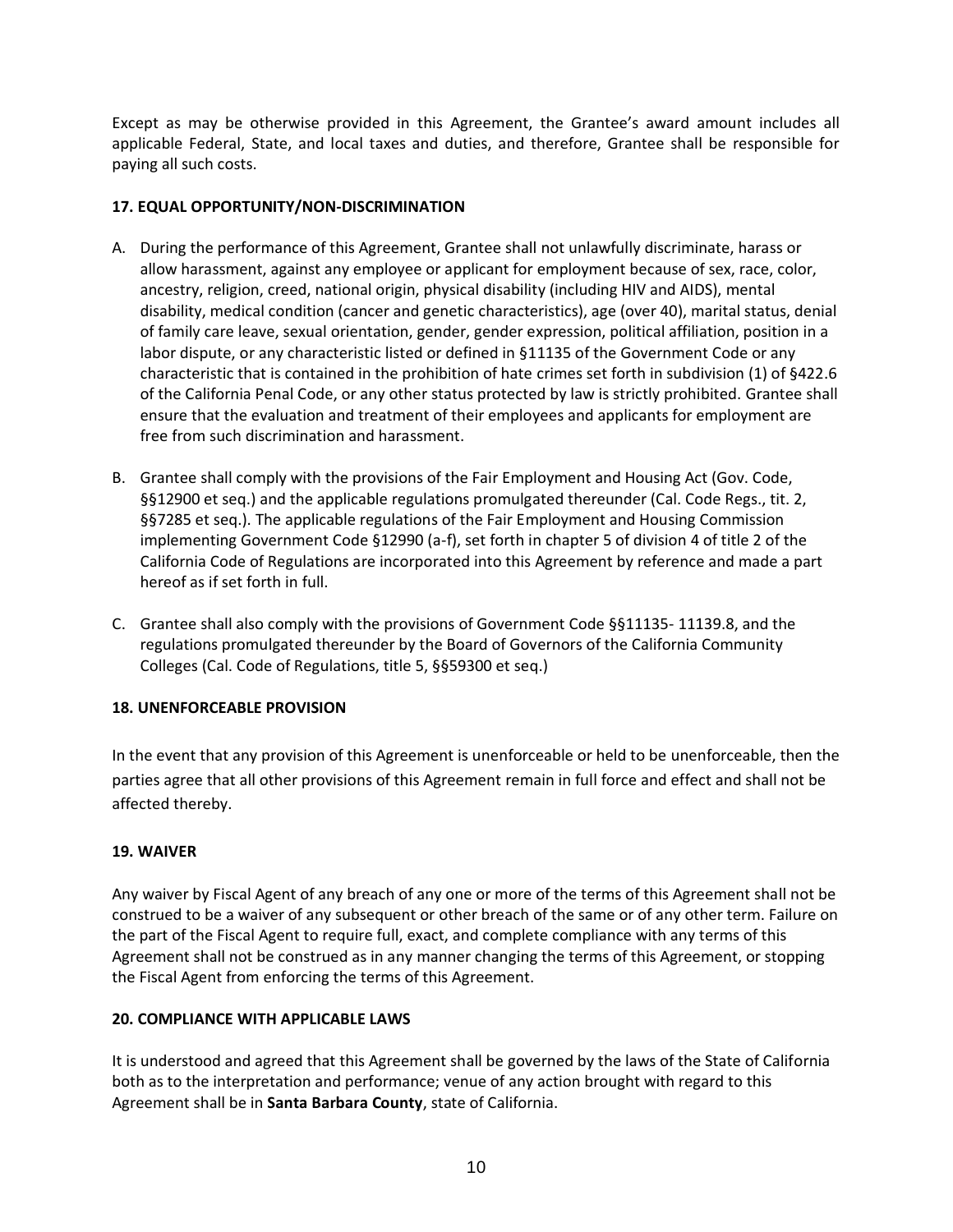Grantee shall be subject to and shall comply with all Federal, State and local laws and regulations applicable with respect to its performance of services under this Agreement.

### **21. INTELLECTUAL PROPERTY**

A. Any work product resulting from this Agreement falls under the Chancellor's Office Creative Commons Attribution license which gives permission to the public to reproduce, distribute, perform, display or adapt the licensed materials for any purpose, so long as the user gives attribution to the author.

## **22. DEBARMENT AND SUSPENSION**

- A. By executing this contractual instrument, Grantee agrees to comply with applicable federal suspension and debarment regulations, including, but not limited to, regulations implementing Executive Order 12549 (29 C.F.R. Part 98)
- B. By executing this contractual instrument, Grantee certifies to the best of their knowledge and belief that it and its principals:
	- 1. Are not presently debarred, suspended, proposed for debarment, declared ineligible, or voluntarily excluded from covered transactions by any federal department or agency;
	- 2. Have not, within a three (3) year period preceding the execution of this contractual instrument, been convicted of, or had a civil judgment rendered against them, for (a) commission of a fraud or a criminal offense in connection with obtaining, attempting to obtain, or performing a public (Federal, State or Local) or private transaction or contract; (b) violation of Federal or State antitrust statutes; (c) commission of embezzlement, theft, forgery, bribery, falsification or destruction of records, making false statements, tax evasion, receiving stolen property, making false claims, or obstruction of justice; or (d) commission of any other offense indicating a lack of business integrity or business honesty that seriously and directly affects Grantee's present responsibility;
	- 3. Are not presently indicted for, or otherwise criminally or civilly charged by any government entity (Federal, State or Local), with commission of any of the offenses enumerated in B(2) above;
	- 4. Have not, within a three (3) year period preceding the execution of this contractual instrument, had one or more public transaction (Federal, State or Local) terminated for cause or default.

### **23. ORDER OF PRECEDENCE**

Any inconsistency or conflict between provisions in this Agreement shall be resolved by giving precedence in the following order:

1) the Agreement,

- 2) Exhibit A: K12 Strong Workforce Program RFA,
- 3) the Grantee's certified K12 Strong Workforce Program Plan in NOVA